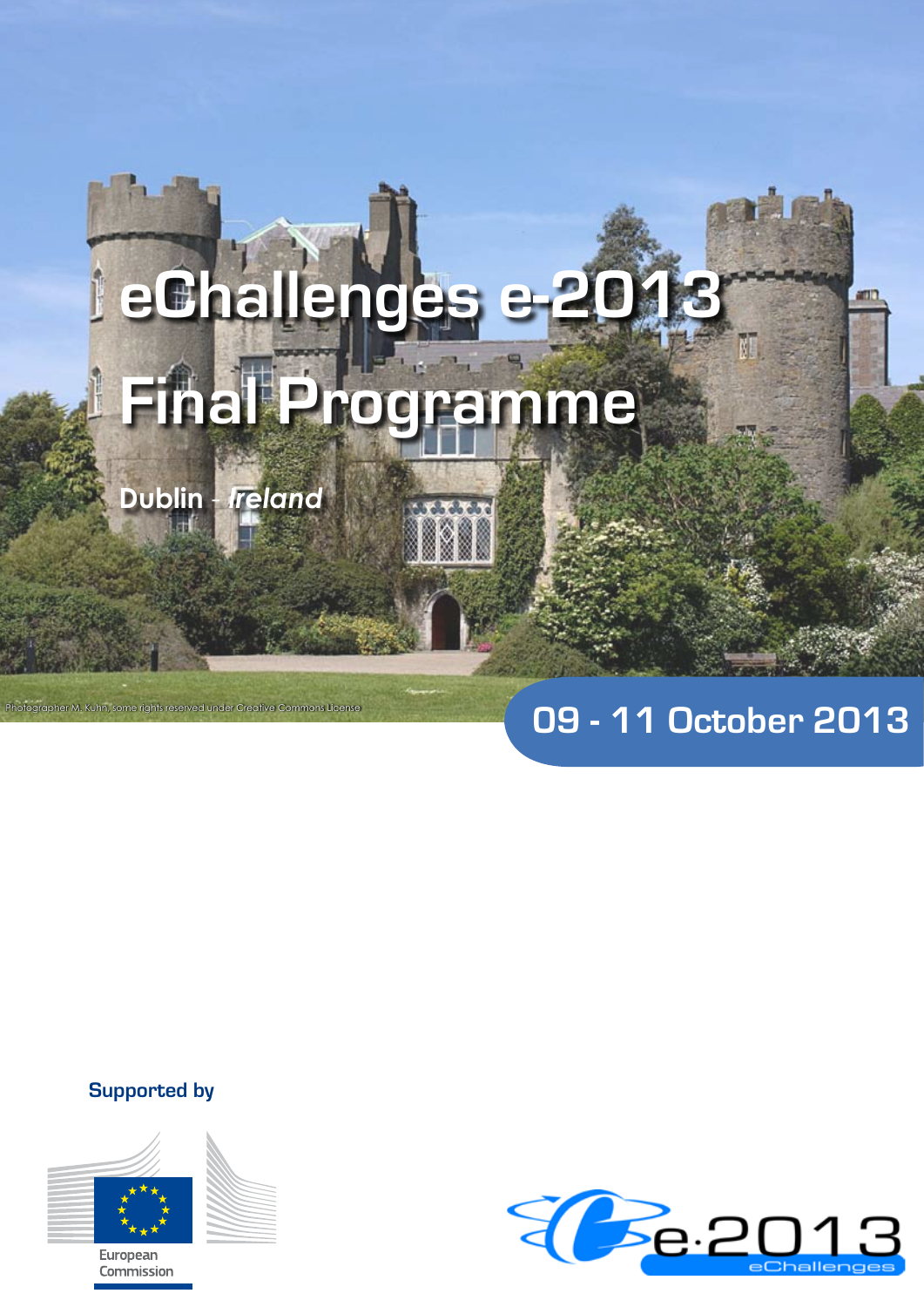# Introduction

The **eChallenges e-2013** Conference takes place 09 - 11 October in Malahide, County Dublin, Ireland. This is the twenty-third in a series of annual technology research conferences supported by the European Commission. **eChallenges** brings together senior representatives from leading public, private, education and research organisations around the world to share knowledge, experience, lessons learnt and good practice.

Thematic areas addressed during the Conference include Cloud Computing; Smart Cities & Smart Grid; eGovernment; eHealth; eInclusion; Living Labs; Intelligent Content; Networked, Smart & Virtual Organisations; Digital Preservation & Digital Libraries; International Cooperation and Technology Enhanced Learning.

The reputation of the **eChallenges** Conference Series is based on its international perspective and its focus on high quality papers, discussion and networking. Opening and closing plenary sessions will focus on Horizon 2020. Thematically focused parallel sessions provide coherence to a programme featuring an invigorating mix of business and government case studies, technical and policy papers and participatory workshops.

The Community Building goals of **eChallenges e-2013** are to facilitate international research cooperation and successful exploitation of research results and showcase host country achievements, to promote knowledge sharing between commercial, government and research organisations, to share experiences about the current state of global eAdoption at sectoral, national and regional levels, to identify new partners for proposals to be submitted under Horizon 2020, to support International Cooperation and open up the European Research Area to the rest of the world.

# **Who will you meet at e-2013?**

The **eChallenges** Conference Series attracts policy makers, practitioners and researchers from leading commercial, government and research organisations around the world. Participants include Ministers, Director-Generals, policy makers, senior & middle managers, professors & graduate students, project managers, software engineers and researchers.

**eChallenges e-2013** provides a prestigious international forum to increase awareness of exploitable ICT research results and applications, whether funded privately or publicly.

The eChallenges Community is open, inclusive and welcoming, providing an excellent networking environment to discuss problems and new ideas, share knowledge and experience, and obtain feedback from potential users.

The **eChallenges** Conference Series also provides a unique opportunity to identify partners and opportunities to cooperate in international research projects co-funded by the European Commission under Horizon 2020 which starts in 2014.

# **The Venue**

**eChallenges e-2013** Conference takes place at the Grand Hotel, Malahide, County Dublin, Ireland.

# **The Programme**

The 3-day Conference Programme combines strategic keynote presentations related to Horizon 2020, technical papers, business and government case studies and interactive workshop sessions.

The Opening Plenary on Wednesday morning is dedicated to sharing insights into Horizon 2020. The Closing Plenary on Friday includes a panel discussion on Experiences in FP7 and Strategies for Horizon 2020. Take this opportunity to learn about Horizon 2020 and meet new partners for collaboration.

As well as opening and closing Plenary Sessions, delegates may participate in over 26 thematically focused parallel sessions featuring different aspects of Cloud Computing; eGovernment; eHealth; Smart Grid & Smart Cities; Living Labs; Intelligent Content and Semantics; Networked, Smart and Virtual Organisations; International Cooperation and Technology Enhanced Learning. Session Chairs will ensure active discussion and facilitate delegate participation and networking with other participants.

The Conference Programme is subject to change, and the **eChallenges e-2013** Organising Committee reserves the right to alter the contents, venue and/ or speakers. Please check the Conference Portal regularly for the most up to date Online Programme.

# **Networking Support**

Networking is a key feature of the **eChallenges** Conference Series, and is facilitated in a number of practical ways. Paper and workshop sessions are designed to maximise knowledge sharing by providing time for interactive discussions during the Conference Programme itself.

A number of dedicated networking areas are provided at the venue to facilitate spontaneous meetings by small groups. Finally, the **Delegate Showcase** on the **eChallenges** portal (**www.eChallenges. org**) allows registered delegates and presenters to publish personalised profiles to facilitate networking before, during and after the Conference.

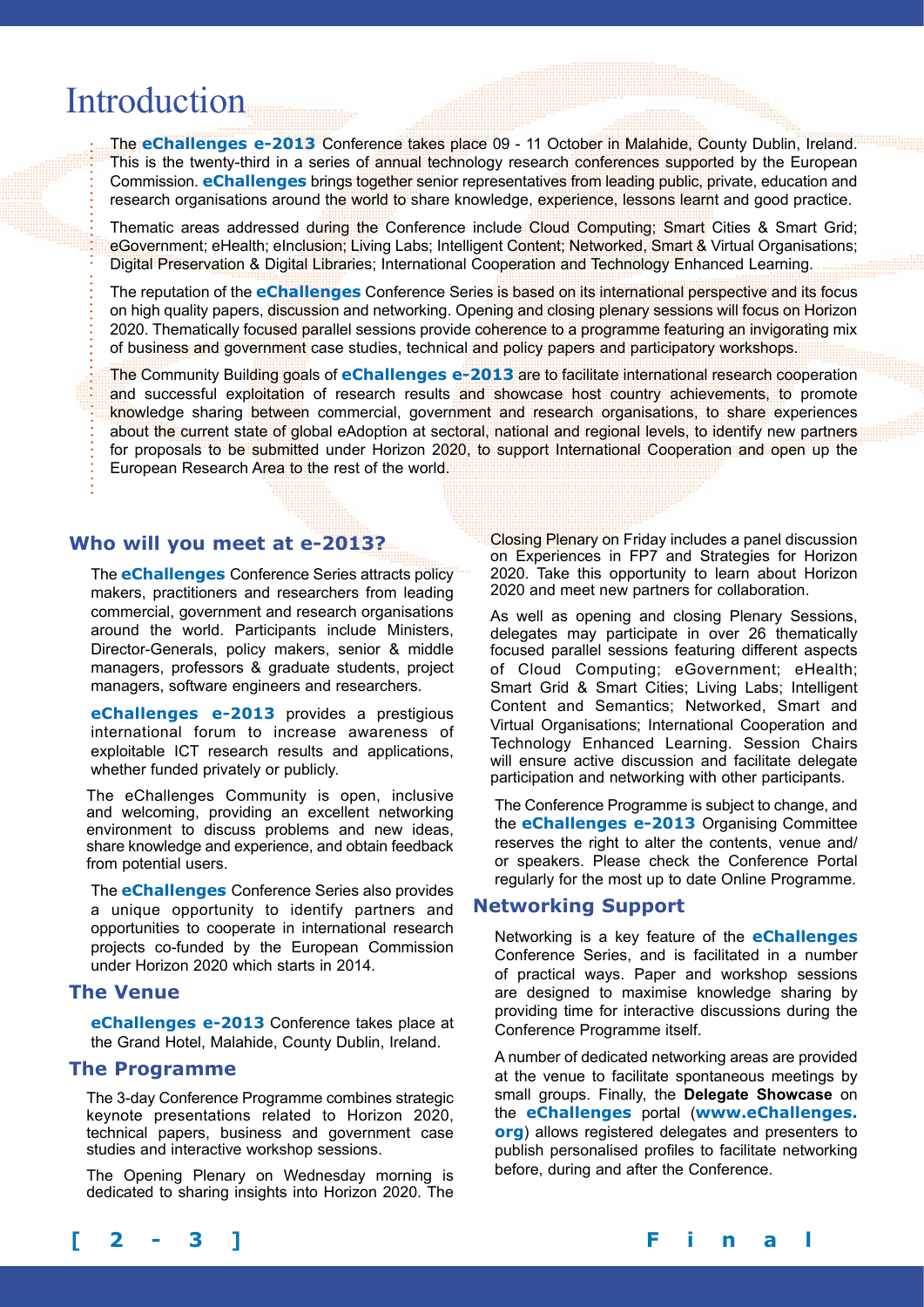# **Security, Health and Safety**

Please wear your name badge for all **eChallenges e-2013** activities, as it is your identification and allows you access to all Conference facilities. Unfortunately, conferences can provide a tempting target for thieves, so please take particular care of laptops, tablets, smart phones and other belongings.

The Organisers cannot accept any responsibility for losses incurred, or for personal health and safety. Delegates should ensure they have personal health insurance and take the usual care when exploring Malahide and the City of Dublin. If you have any special needs or requirements, please contact the Conference Secretariat well in advance of the event.

# **Hotel Accommodation**

The Conference Organisers have negotiated special rates at the Conference venue (**Grand Hotel**), which is in the heart of Malahide Village, County Dublin.

Please note that Malahide is 30 minutes travel time by DART light rail from Dublin. It is also possible to travel by bus but this takes more time. By staying in the Conference Hotel, you will maximise networking opportunities with other conference participants.

**eChallenges e-2013** delegates are strongly recommended to book their accommodation online early, as Dublin is busy the week the Conference takes place. While the Conference Organisers will try to accommodate delegates, rooms in the Grand Hotel will be allocated on a first-come, first-served basis.

The most up to date information in relation to hotel room availability is available on the **eChallenges** Portal (**www.eChallenges.org**).

# **Malahide**

Malahide is a pretty heritage village founded in the 12th century and located by the sea, 16 kms north of Dublin City. It is located close to the M50 and Dublin airport with good rail and bus links.

Local places to visit include Malahide Castle and Gardens, Avoca Shop and Café, Malahide Marina. There are also a good mix of restaurants and pubs close to the Grand Hotel.

# **Transport**

It is possible to get either a taxi ( $c \in 15$  and 20 mins) or Bus 102 (cheaper but with a longer transit time) from Dublin Airport to Malahide.

From Dublin City Centre, it is convenient to use the DART light rail system to get to Malahide Village.

# **Horizon 2020**

Horizon 2020 will commence in January 2014 as the new Framework Programme to implement the Innovation Union with research and innovation funds of €80 billion from 2014 - 2020.

Horizon 2020 will address all research and innovation funding that was previously provided through the Framework Programmes for Research and Technical Development (e.g. FP7), Competitiveness and Innovation Programme (CIP) and European Institute of Innovation and Technology.

Key pillars include:

*Excellent Science*

# *Competitive Industries*

# *Societal Challenges*

It is envisaged that ICT Research and Innovation will be incorporated across all three pillars.

For more information, please visit *http://ec.europa.eu/research/horizon2020/index\_en.cfm*

# **09 - 11 October 2013**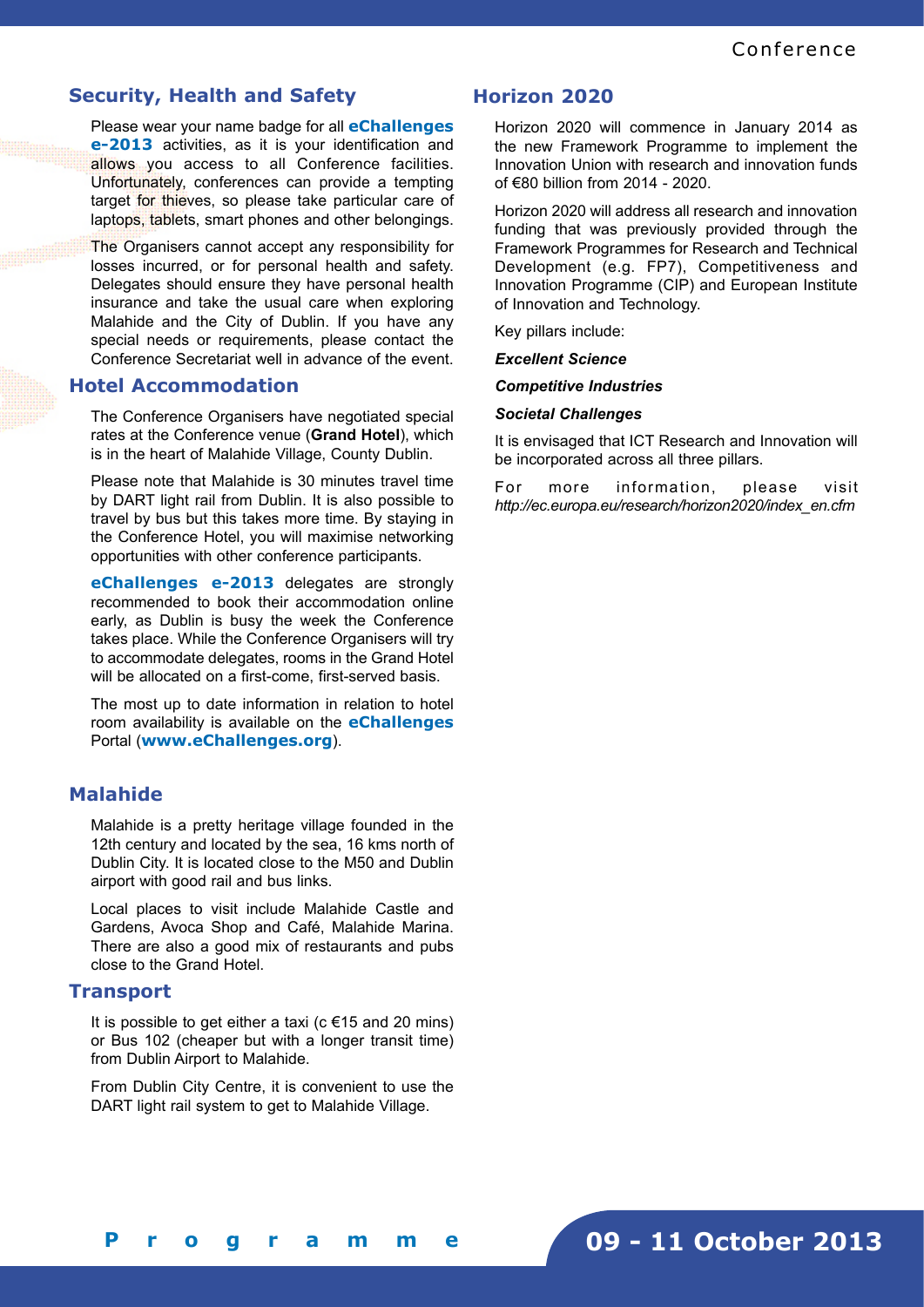# **Plenary Speakers and Panelists**





Minister Sean Sherlock *Minister of State for Research and Innovation Ministry of Science,ICT Ireland* 

Eunkyung Kim *Deputy Director, and Future Planning, Korea* Tom Clausen *Programme Coordination Unit, DG CONNECT, European Commission*

Dr Imelda Lambkin *National NCP Director, Enterprise Ireland*

Stephen O'Reilly *National Delegate and Contact Point for FP7,* 

*Enterprise Ireland*



Dr Simon Grattan *Department of Enterprise, Trade & Investment Northern Ireland*

Mark Daly

*ESB ecars Ireland*



Dr Dirk Pesch *Nimbus Centre for Embedded Systems Research, Cork Institute of Technology*

Plenary Speakers and Panelists confirmed as at 30 September 2013 include:

- **Minister Sean Sherlock,** Minister of State for Research and Innovation
- **Eunkyung Kim,** Deputy Director, Ministry of Science, ICT and Future Planning, Korea
- **Tom Clausen**, Programme Manager, Programme Coordination Unit, DG CONNECT, European Commission
- **Dr Imelda Lambkin,** National NCP Director, Enterprise Ireland
- **Stephen O'Reilly,** National Delegate & Contact Point for FP7-ICT, Enterprise Ireland
- **Dr Simon Grattan**, NI Horizon 2020 Manager, Department of Enterprise, Trade & Investment, Northern Ireland
- **Mark Daly,** Demonstration Projects Manager, ESB ecars
- **Dr Dirk Pesch,** Head of Centre, Nimbus Centre for Embedded Systems Research, Cork Institute of Technology
- **Dr. Bastian Koller,** Head of Department, Applications & Visualization, High Performance Computing Center Stuttgart (HLRS), Germany
- **Prof Lizbeth Goodman,** SMARTlab, University College Dublin, Ireland
- **Myer Morron,** EFPC (UK) Ltd, United Kingdom

# **International Programme Committee**

A distinguished Programme Committee has been formed to review and provide actionable feedback on extended abstracts, draft final papers and presentations, and chair sessions.

*The* **e-2013** *Programme Committee includes*

- **Paul Cunningham,** IIMC, Ireland (Chair)
- **Dr. Andreas Abecker**, disy GmbH, Germany
- **Miriam Cunningham,** IIMC, Ireland
- **Kim Davis,** Research Council of Norway
- **Prof. Asuman Dogac,** Middle East Technical University, Turkey
- **Prof. Jens Eschenbaecher,** Priv. Fachhochschule für Wirtschaft & Technik (FHWT), Germany
- Dr. Horacio González-Vélez, NCI Cloud Competency Centre, National College of Ireland
- **Prof. Bernhard Katzy,** CeTIM, Netherlands
- **Bastian Koller,** HLRS, Germany
- **Gareth MacNaughton,** CISCO, UK
- **Ken McHugh,** Cognitive Edge, Singapore
- **Jesse B.T. Marsh,** Atelier Studio Associato, Italy
- **Dr. Stephan Raimer,** Flensburg University, **Germany**
- **Hans Schaffers,** Aalto University School of Economics & ESoCE Net, Netherlands
- **Peter Stanbridge,** Korora Limited, UK
- **Richard Stevens,** Stevens Consultants, Italy
- **Ray Walshe,** Cloud Computing Research Centre, Dublin City University, Ireland
- **Prof. Peter Weiss,** ISS International Business School of Service Management, Germany
- **Prof. Stefan Wesner,** University Ulm, Germany
- **Dr. Robert Woitsch** BOC Asset Management GmbH, Germany
- **Prof. Jim Yip,** University of Salford, UK

# **Organising Committee**

- **Miriam Cunningham,** IIMC Ltd, Ireland
- **Paul Cunningham,** IIMC Ltd, Ireland



# **Conference Secretariat**

IIMC Ltd 13 Docklands Innovation Park, 128 East Wall Road, Dublin 3, Ireland Tel: +353 (0) 1 8170607 Fax: +353 (0) 1 8170606 e-mail: **secretariat@eChallenges.org**

# **Conference Portal/Delegate Showcase**

# **www.eChallenges.org**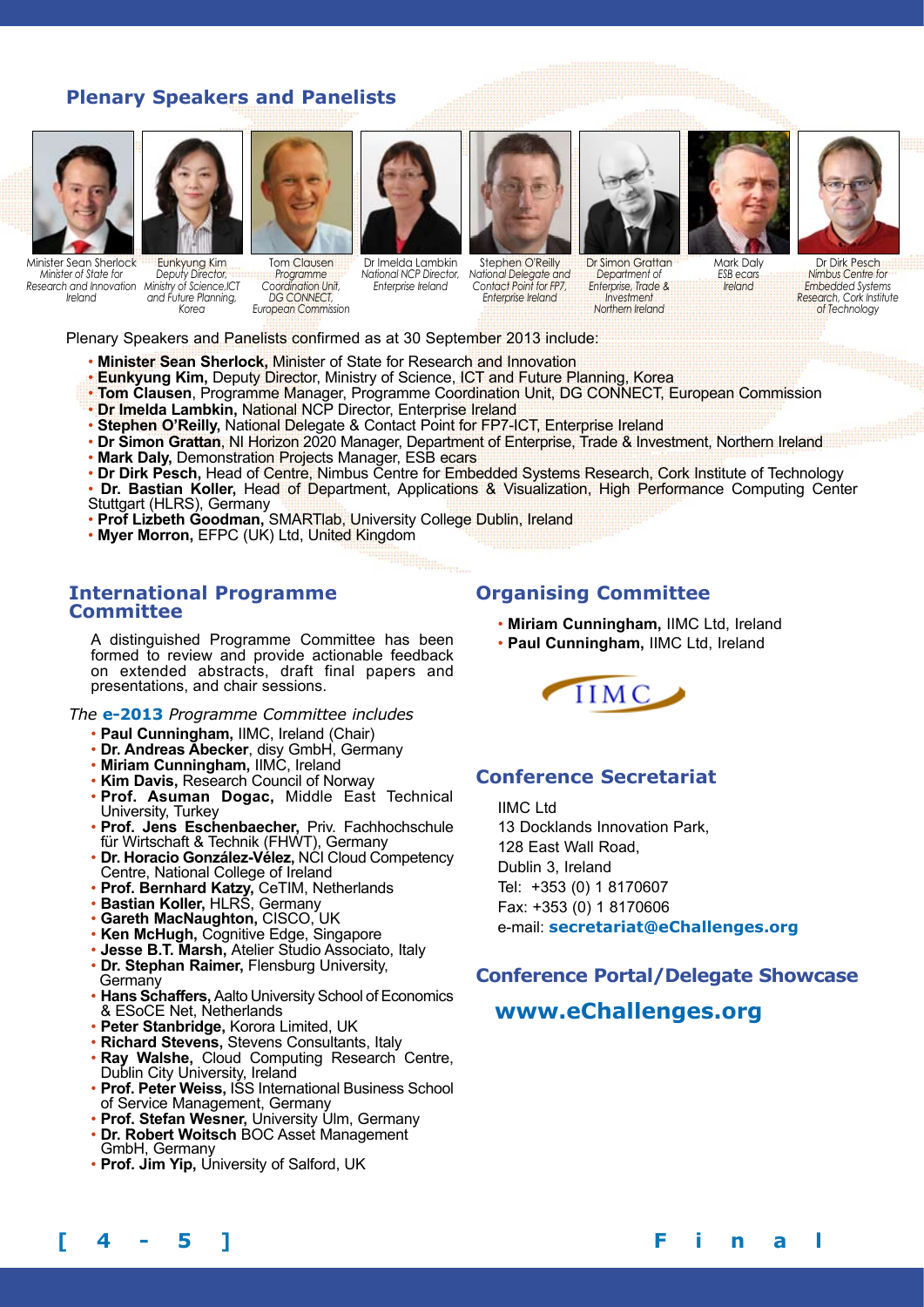

# Wednesday, October 09, 2013

#### 09:00 Opening Plenary 1a

**Welcome Address**

Minister Sean Sherlock, Minister of State for Research and Innovation, Ireland

**iCity Policy - Direction of Korea**

Eunkyung Kim, Ministry of Science, ICT and Future Planning, Korea **Addressing eChallenges in Horizon 2020: An Irish Perspective** Imelda Lambkin, National NCP Director, Enterprise Ireland

## **Overview of ICT in Horizon 2020**

Tom Clausen, DG CONNECT, European Commission, Belgium

#### Coffee Break & Networking

11:00 Plenary Session 2a: Horizon 2020

#### **Gearing up for Horizon 2020**

Stephen O'Reilly, National Delegate & NCP for FP7-ICT, Ireland **Participating in Horizon 2020**

Tom Clausen, DG CONNECT, European Commission, Belgium **Northern Ireland and Horizon 2020 – A Regional Perspective** Simon Grattan, NI Horizon 2020 Manager, Dept. of Enterprise, Trade & Investment, Northern Ireland

#### 12:30 Lunch & Networking

14:00 Workshop 3a: Challenges in Modelling: Domain Value Adding and ICT Execution Support

Chair: Robert Woitsch, BOC Asset Management GmbH, Austria

**Semantics-based Enhancement of Value Production Conceptual Models: A Pragmatic Approach** 

Robert Woitsch, BOC Asset Management GmbH, Austria **Extending Business Motivation Modeling to Foster Regional Flexibility in IT Architecture Management**

Knut Hinkelmann, University of Applied Sciences Northwestern Switzerland FHNW, Switzerland

**CIDOC Conceptual Reference Model: Efficient scholarly Constructs for the Digital Wunderkammer** Dominic Oldman, British Museum, United Kingdom

**CALT-PIP: A proposed Collaborative Policy Informatics Platform** Athanasios Karantjias, University of Piraeus, Greece

# 14:00 Workshop 3b: IST-Africa - Showcasing African Research Capacity

# Chair: Paul Cunningham, IIMC Limited, Ireland

**ICT Research Capacity in South Africa** 

Peacemaker Dlamini, Department of Science and Technology, South Africa

**ICT Research Capacity in Mauritius** 

Dan Faugoo, National Computer Board, Mauritius

**ICT Research Capacity in Malawi** 

Gift Kadzamira, National Commission for Science & Technology, Malawi **ICT Research Capacity in Botswana** 

Phodiso Phole, Ministry of Transport and Communications, Botswana **ICT Research Capacity in Lesotho** 

Lefa Thamae, Ministry of Communications, Science and Technology, Lesotho **ICT Research Capacity in Swaziland** 

Moses Zungu, Ministry of ICT, Swaziland

**ICT Research Capacity in Mozambique** 

Zauria Saifodine, INTIC, Mozambique

**ICT Research Capacity in Cameroon**  Peter Mokube, ANTIC, Cameroon

## 14:00 Session 3c: eGovernment

Chair: Jim Yip, University of Salford, United Kingdom

**Government 2.0 Challenges in Swedish Public Sector** Carl-Mikael Lönn, Stockholm University, Sweden

**Impact of eGovernment interaction with Citizens: A Dutch Case Study** Herriët Heersink, M&I/Partners, Netherlands

**Transforming the South African Public Service through the implementation of sustainable Corporate Governance of ICT** Tersia van der Walt, DPSA, South Africa

**Tackling the Broadband Gap in South East Rural Areas through PPP Model**

Jan Kubalík, Agency for innovation and European cooperation, Slovakia

#### 15:30 Coffee Break & Networking

#### 16:00 Session 4a: Cloud Computing

Chair: Horacio Gonzalez-Velez, National College of Ireland

**Building the Chain of Confidence in Cloud Computing** Aljosa Pasic, Atos, Spain

**The Mobile Cloud - More than a Cloud** Dan Grigoras, UCC, Ireland

**Democratising Life Science with Cloud Computing** Paul Walsh, NSilico, Ireland

**Definition and Implementation of an Architecture targeting the resolution of Platform-as-a-Service diversities** Panagiotis Gouvas, SingularLogic, Greece

**A Research Roadmap for Bringing Continuous Quality Assurance and Optimization to Cloud Service Brokers** Konstantinos Bratanis, South-East European Research Centre, The University of Sheffield, Greece

#### 16:00 Workshop 4b: IST-Africa - Showcasing African Research Capacity

Chair: Paul Cunningham, IIMC Limited, Ireland **ICT Research Capacity in Egypt** 

Therese Samy, Ministry of Communications & IT, Egypt **ICT Research Capacity in Tunisia** 

Noureddine Hamdi, Ministere de l'Enseignement Superieur et de la Recherche Scientifique, Tunisia

**ICT Research Capacity in Senegal**  Toumane Doumbouya, Ministère de l'Enseignement Supérieur et de la Recherche, Senegal

**ICT Research Capacity in Angola**  Antonio Alcochete, Ministry of Science and Technology, Angola **ICT Research Capacity in Ethiopia** 

Yoseph Admassu, Ministry of Communications & IT, Ethiopia

**ICT Research Capacity in Kenya**  Jacob Njagih, Ministry of Education, Science and Technology, Kenya **ICT Research Capacity in Burundi**  Tatien Masharabu, Ministry of Higher Education & Scientific Research, Burundi

**ICT Research Capacity in Uganda**  Maxwell Otim, Uganda National Council for Science and Technology **ICT Research Capacity in Tanzania**  Faith Shimba, Tanzania Commission for Science and Technology

#### 16:00 Session 4c: eGovernment II

#### Chair: Robert Woitsch, BOC Asset Management GmbH, Austria

**Co-creating Value in Promoting e-Justice Services across Europe: the e-CODEX Project, A Case Study**  Madalina Adam, Ministry of Communications and Information Society, Romania **Managing Citizen Creativity in Open Environments for Boosting Better Urban Conditions** Alvaro Fernández Del Carpio, Universidad Católica de Santa María, Peru **A European Citizens´Senate Online for Engaging in the Horizontal Civil Dialogue under Article 11(1) Union Treaty. The Eleven-One Project**  Johannes W. Pichler, Universität Graz, Austria **PERIKLIS: eGovernment Platform for Interaction between Citizens and Public Bodies** Magdalini Kardara, ICCS/NTUA, Greece

**[ 4 - 5 ] F i n a l P r o g r a m m e**

**09 - 11 October 2013**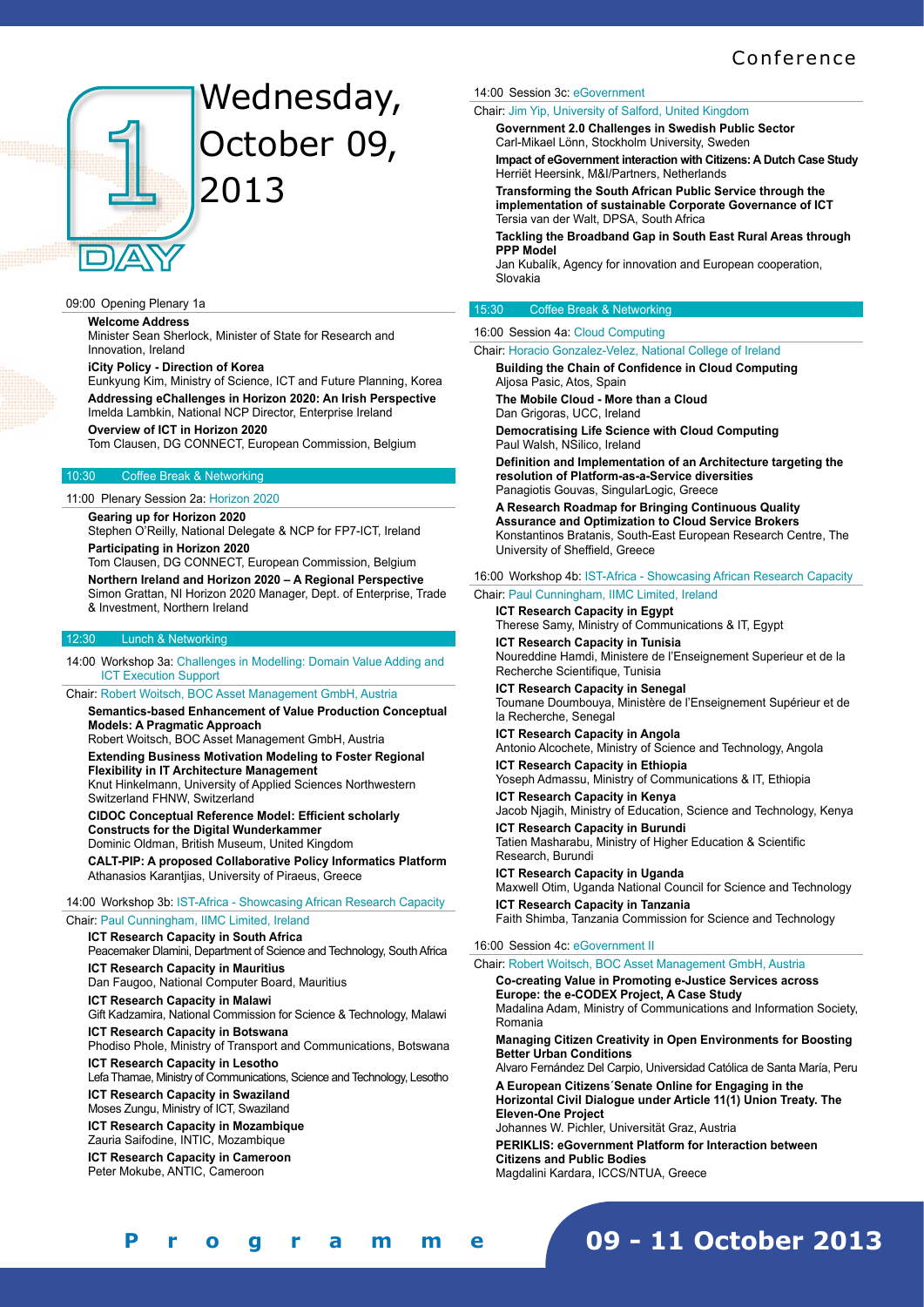# Thursday, October 10, 2013

# 09:00 Workshop 5a: Challenging the Limits of Clouds

## Chair: Maria Tsakali, European Commission, Belgium (tbc)

**Experience Using Public Cloud Infrastructure to Analyse Clinical Patient Data**

Wolfgang Ziegler, Fraunhofer Institute SCAI, Germany

**Enhancing HPC Service Offerings with Cloud Capabilities** Bastian Koller, HLRS, Germany

**A Mobile Application to Monitor and Control Cloud based Environments**

Marius Feilhauer, HLRS - University Stuttgart, Germany **Cloud SLAs: Overview of EU Research Outcomes and Recommendations to make the most of them**  Dimosthenis Kyriazis, ICCS / NTUA, Greece

#### 09:00 Workshop 5b: RAPTOR - Supporting SME Innovation

Chair: Gareth MacNaughton, Cisco UK&I, United Kingdom

**The RAPTOR Small Grants Programme**  Gareth MacNaughton, Cisco UK&I, United Kingdom **A Cookie For The Real World** 

Thomas Sheppard, Presence Orb, United Kingdom **Connecting Your Home to the World Around It** 

Joe Berg, Oprillo, United Kingdom **The New World of Intelligence in Lighting**  Neil Macdonald, amBX, United Kingdom

**Creating Local Ecosystems**  Peter Shearman, Cisco UK&I, United Kingdom d

09:00 Workshop 5c: A Multi-Disciplinary Approach to Implementing mHealth in Low-Income Contexts: the case for Sierra Leone

Chair: Dave Lewis, Trinity College Dublin, Ireland

#### **The implications of mHealth for human resources for health in Bonthe District, Sierra Leone** Frédérique Vallières, Centre for Global Health, TCD, Ireland

**Technical Implications of Implementing mHealth Applications in Sierra Leone**

Nick Nestle, Dimagi South Africa

**A Socio-Technical Approach to the Implementation of mHealth in Sierra Leone: A Theoretical Perspective** PJ Wall, Trinity College Dublin, Ireland

#### 09:00 Session 5d: Technology-enhanced Learning

Chair: Kim Davis, Research Council of Norway

**REENACT: Future Media Internet Technologies for Immersive Learning about Historical Battles and Wars** Alberto Gil-Solla, University of Vigo, Spain

**Mixer: Learning about Differences**

Asad Nazir, Heriot-Watt University, United Kingdom

**Arousing Learning - a PsychoPhysiological Classifier for Real-Time Emotion Recognition in TEL Environments** Benjamin Cowley, University of Helsinki, Finland

**GÉANT and CAREN: Delivering a Brighter Future for Turkmenistan**

Hanno Schaumburg, Hamburg University of Technology, Germany

#### 10:30 Coffee Break & Networking

11:00 Workshop 6a: Challenging the Limits of Clouds

Chair: Maria Tsakali, European Commission, Belgium

**Provisioning of a Flexible Storage as a Service Solution using CDMI** Michael Gienger, HLRS, Germany

**About Real-Time Multimedia in Virtualized Cloud Infrastructures**  Tommaso Cucinotta, Alcatel-Lucent Bell Laboratories, Ireland



**ParaPhrase: Pushing the Computational Boundaries with Innovative Structured Parallel Programming**  Horacio Gonzalez-Velez, National College of Ireland

**Cloud Federation Monitoring for an Improved Eco-Efficiency** Axel Tenschert, High Performance Computing Center Stuttgart, Germany

11:00 Workshop 6b: Enhancing the Innovative Capacity of SMEs Chair: Tanja Vos, Universidad Politecnica de Valencia, Spain

**INNOVATIVE TRAINER (IT): A Case Study of a Transnational Effort to Promote the Concept of Non-technological Innovation among Business Trainers and Mentors Working to make SMEs more Innovative across the European Union**  Conor Patterson, Newry and Mourne Enterprise Agency, Northern Ireland

**Enhancing the Innovative Capacity of SMEs / Effective Use of Open Source Tools for Advancing Collaboration and Innovation** José Pietri, MindShare Consulting, France

**B-Innovative - Entrepreneurship for Better Business in Europe** Katrin Reschwamm, EUrelations AG, Switzerland

11:00 Workshop 6c: eHealth - Bridging The Gap Between New Technology and Clinical Practice

# Chair: Seamus MacSuibhne, HSe/UCC/UCD, Ireland

**eHealth and the Clinical Coalface**  Seamus MacSuibhne, HSe/UCc/UCd, Ireland **The Promise of eHealth in Clinical Medicine**  Mark Corrigan, Cork University Hospital, Ireland **The Industry Perspective on the Gap**  Conor Hand, i360medical, Ireland

11:00 Session 6d: Technology-enhanced Learning II

Chair: Peter Weiss, ISS International Business School of Service Management, Germany

**Embedding Knowledge Processes to Maintain Service Levels and Efficiency in a Growing ICT Services Firm** Mark Oostdam, Adyen B.V, Netherlands

**A Better Collaborative and Participative E-Learning in the Health and Safety Domain**

Stefan Gabriel Kovacs, INCDPM "Alexandru Darabont", Romania **Stereoscopic Videoconferencing with Augmented Reality in** 

**Technology enhanced Sports Training** Sergiusz Zieliński, Poznań Supercomputing and Networking Center, Poland

**Social Media Supporting Project Communication in Distributed Learning Organization**

Mika Sihvonen, University of Tampere, Finland

14:00 Workshop 7a: User Engagement in Data Infrastructures

#### Chair: Hilary Hanahoe, Trust-IT Srl, UK

**EUDAT: Putting Users in the Driving Seat**  Hilary Hanahoe, Trust-IT Srl, UK

**Deploying EUDAT Services to the Earth Science Community**  Alberto Michelini, Istituto Nazionale di geofisica e Vulcanologia, Italy **OpenAIRE – Setting the Default to 'Open' for European Researchers** 

Najla Rettberg, Göttingen University, Germany

**Facilitating Open Science through Infrastructure & Advocacy: the Marine Research Users Experience**  Ivo Grigorov, DTU Aqua, Denmark

#### 14:00 Session 7b: Digital Preservation

Chair: Kim Davis, Research Council of Norway

**TIMBUS : Digital Preservation for Timeless Business Processes and Services**

Wasif Gilani, SAP, United Kingdom

**Preserving Irish Cultural Artefacts through Digitisation - Laser Scanning the Ketch (boat) 'AK Ilen'**

Matt Smith, Institute of Technology Blanchardstown, Ireland **Digitizing the Cultural Heritage of a Minority Organisation in Ireland for Global Research**

Susan Hood, Church of Ireland Representative Church Body Library, Ireland

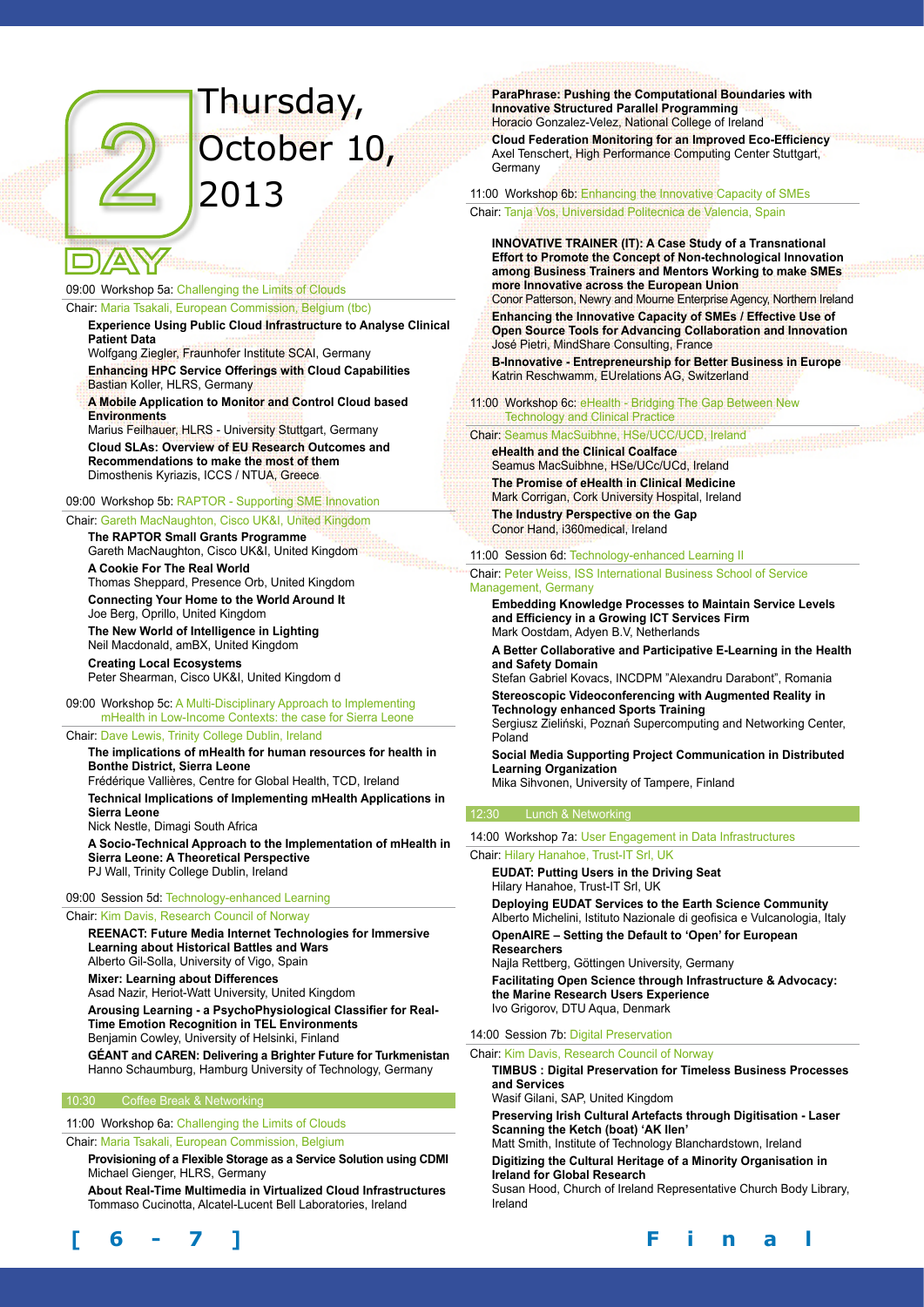# Conference

#### 14:00 Session 7c: eHealth

Chair: Richard Stevens, Stevens Consultants, Italy

**BACKHOME -Brain Neural Computer Interfaces for home use** Suzanne Martin, University of Ulster, Northern Ireland

**Addressing the Adoptability Challenges of the PHR Systems: SharingCare**

Asuman Dogac, Software Research and Development and Consultancy Ltd., Turkey

**Moving towards the Vision of truly Integrated Support for the Health of Citizens in Europe – a European Science Foundation Identification of the Challenges and Necessary Action** Michael Rigby, Keele University, Ireland

**Enhancing e-Inclusion through Development of Carers' Digital Skills**

Verina Waights, The Open University, United Kingdom

#### 14:00 Workshop 7d: Apps to the Crowd by the Crowd – A Systemic Change or a Wicked Idea?

Chair: Jan-Olov Johansson, Centre for Distance Spanning Technology, **Sweder** 

#### **Mobile Application Development by Users, Experiences and Hands-on**

Birgitta Bergvall-Kåreborn, Luleå University of Technology, Sweden **Open interoperable CitySDK APIs leading to Better Cities: Improving Urban Life through Digital Feedback**

Hanna Niemi-Hugaerts, Forum Virium Helsinki, Finland

**Creative Technology for Social Innovation- Possibilities of Layered CitySDK API in the Mobility Domain** Hanna Niemi-Hugaerts, Forum Virium Helsinki, Finland

15:30 Coffee Break & Networking

#### 16:00 Session 8a: Living Labs & User Design

Chair: Paul Cunningham, IIMC, Ireland

**User Driven Service Design and Innovation Platforms** Birgitta Bergvall-Kåreborn, Luleå University of Technology, Sweden

**Cross-border Living Lab to Enable and Promote Document Dematerialisation**

Flavio Bonfatti, University of Modena and Reggio Emilia, Italy **4th Generation e-Services – Requirements for the Development of Mobile e-Services**

Dan Johansson, Luleå University of Technology, Sweden

**Improving Energy Efficiency and Well-being in Living through Tenant Participation**

Tiina Ferm, Turku University of Applied Sciences, Finland

#### 16:00 Session 8b: Digital Libraries & Cultural Heritage

Chair: Ken McHugh, ICatalyst Pte. Ltd., Singapore

**3D-ICONS: Creating & Enabling Access to 3D Content of European Masterpieces** Anthony Corns, The Discovery Programme, Ireland **The CULTURA Pipeline for Digital Humanities Research** Cormac Hampson, Trinity College Dublin, Ireland **Personalising Access to Digital Cultural Heritage Spaces** Kate Fernie, MDR Partners (Consulting) Ltd, United Kingdom **A Digital System to support Teaching, Learning and Engagement** 

**with our Cultural Heritage**

John Keating, An Foras Feasa, Ireland

## 16:00 Session 8c: eHealth II

**[ 6 - 7 ] F i n a l P r o g r a m m e**

#### Chair: Peter Stanbridge, Korora Limited, United Kingdom

**Evolution of eHealth Knowledge Spaces: Meta Model based Approach for Semantic Lifting**

Vedran Hrgovcic, BOC Asset Management GmbH, Austria **Integration of Data Services to Enhance Clinical Trial Data Management and GCP (Good Clinical Practice) Compliance at ECRIN Data Centres**

Wolfgang Kuchinke, Heinrich-Heine University Duesseldorf, Germany **Health Book: The Citizen View on EHR**

Maurizio Gomboli, CSI Piemonte, Italy

**TICE.Healthy – Health and Quality of Life Systems**  António Cunha, Instituto Pedro Nunes, Portugal

16:00 Workshop 8d: CO3 - A Powerful Driver for Regional Development Chairs: Olov Forsgren, Stockholm University, Sweden & Torbjorn Johansson, Innovation Impact, Sweden

**Building Companies and Moving Cities with CO3**  Lars Albinsson, Maestro Management, Sweden **Building Regions with CO3**  Thomas Hartman, Region Västerbotten, Sweden **Building Healthcare with CO3**  Tomas Gustafsson, Region Västerbotten, Sweden **Building Positive Living Areas with CO3**  Torbjorn Johansson, Innovation Impact, Sweden **Building European Village Interchange with CO3**  Olov Forsgren, Stockholm University, Sweden



09:00 Session 9a: Intelligent Content & Semantics

Chair: Ken McHugh, ICatalyst Pte. Ltd., Singapore **A Proactive Platform for Knowledge Management in Cross-Disciplinary Building Design** Gianfranco Carrara, Sapienza University of Rome, Italy **Efficient Support of Document-Based Business Processes by Integration of Usability-Criteria in Document Management Systems** Violett Panahabadi, FIR at the RWTH Aachen, Germany

**Viewpoints: An Alternative Approach Toward Business Intelligence** Philippe Lemoisson, Cirad, France

**Business Model Design and the Environmental Scanning**  Vincent Grèzes, HES-SO Valais, Switzerland

09:00 Session 9b: Networked, Smart and Virtual Organisations Chair: Robert Woitsch, BOC Asset Management GmbH, Austria

**Decision Support based on Simulation Analysis of Service Procurement Scenarios** Peter Weiss, ISS International Business School of Service

Management, Germany

**Management of Asynchronous Project Meeting Processes** Kim Jansson, VTT Industrial Systems, Finland

**Smart Domestic Environments Hosting Social Users: The Sands Paradigm from a User's Perspective** Georgios Stratogiannis, NTUA, Greece

**A KPI-driven Approach to Evaluate RFID Source Tagging** Theo Lutz, FIR at RWTH Aachen University, Germany

#### 09:00 Session 9c: Smart Cities & Smart Grid

#### Chair: Peter Stanbridge, Korora Limited, United Kingdom

**Integration of Dutch Government's Geo-information in Smart Grids**

Jasper Roes, TNO, Netherlands

**Ubiquitous Logistics: A Business and Technology Concept based on Shared Resources** Stefan Wellsandt, BIBA - Bremer Institut für Produktion und Logistik, Germany

**Impact of an Open Service Cloud on e-Mobility**

Julian Krenge, FIR at RWTH Aachen University, Germany **Urban Dashboard: Know the Territory to build the Smart City** Sante Lorenzo Carbone, Csi Piemonte, Italy

**Price Signal-based Demand Side Management for Smart Power Consumption in Industry** 

Christian Maasem, FIR at RWTH Aachen, Germany

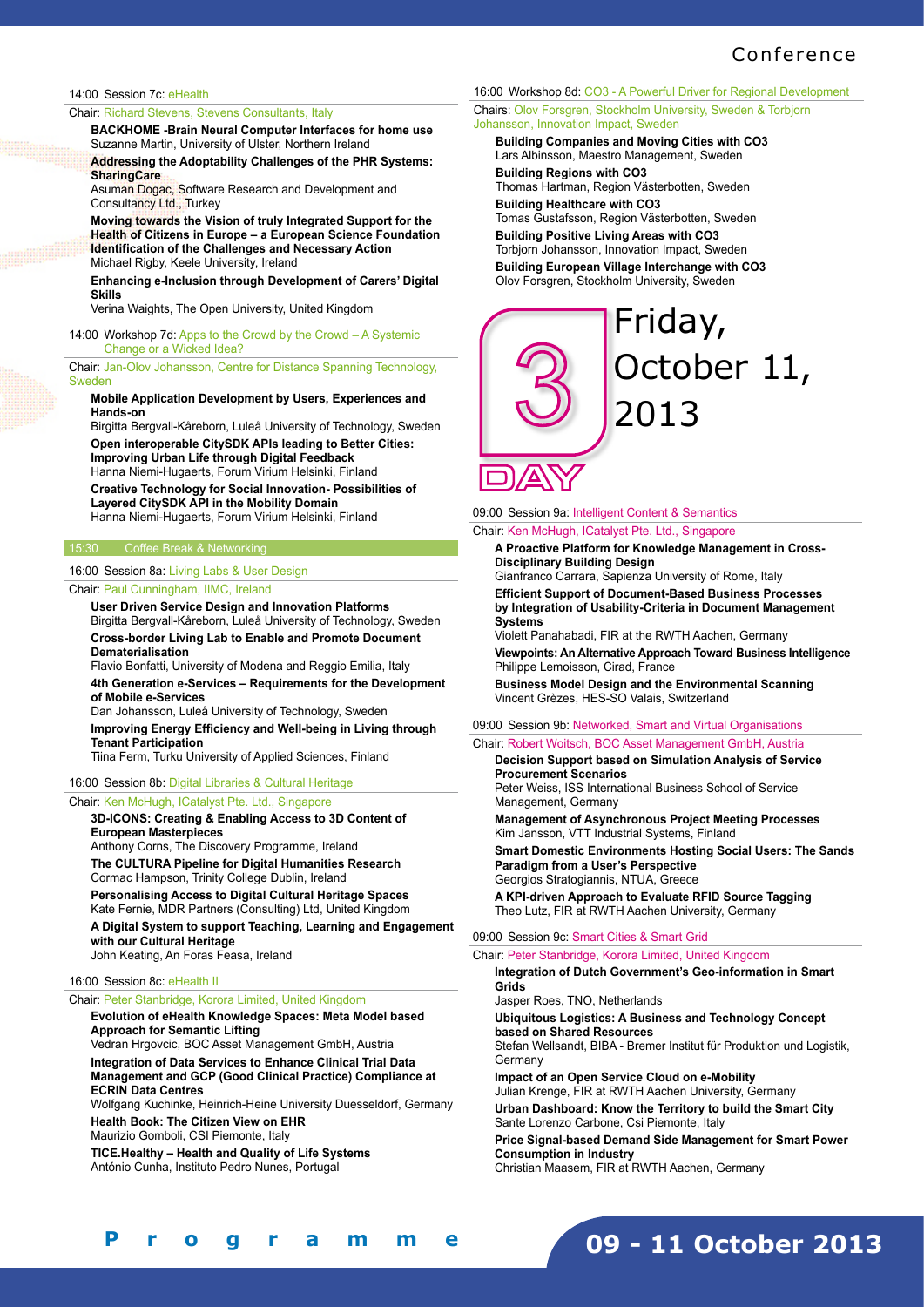#### 10:30 Coffee Break & Networking

11:00 Closing Panel Session 10: Experiences in FP7 and Strategies for Horizon 2020

Chair: Paul Cunningham, IIMC, Ireland **Experiences in FP7** 

Mark Daly, ESB ecars, Ireland **Experiences in FP7** 

Dirk Pesch, Nimbus Centre for Embedded Systems Research, CIT, Ireland

**Experiences in FP7 - High Performance Computing**  Bastian Koller, HLRS, Germany

**Experiences in FP7 - Creative Technology Innovation**  Lizbeth Goodman, SMARTlab, University College Dublin, Ireland **Ideal-ist 2014** 

Myer W. Morron, EFPC (UK) Ltd, United Kingdom

**Panel Discussion on Strategies for Horizon 2020**

**Best Paper Awards**

# 13:00 Lunch & Networking

**The Programme is subject to change. This Programme is accruate as at 30 September 2013.**

**BARBARDARY**